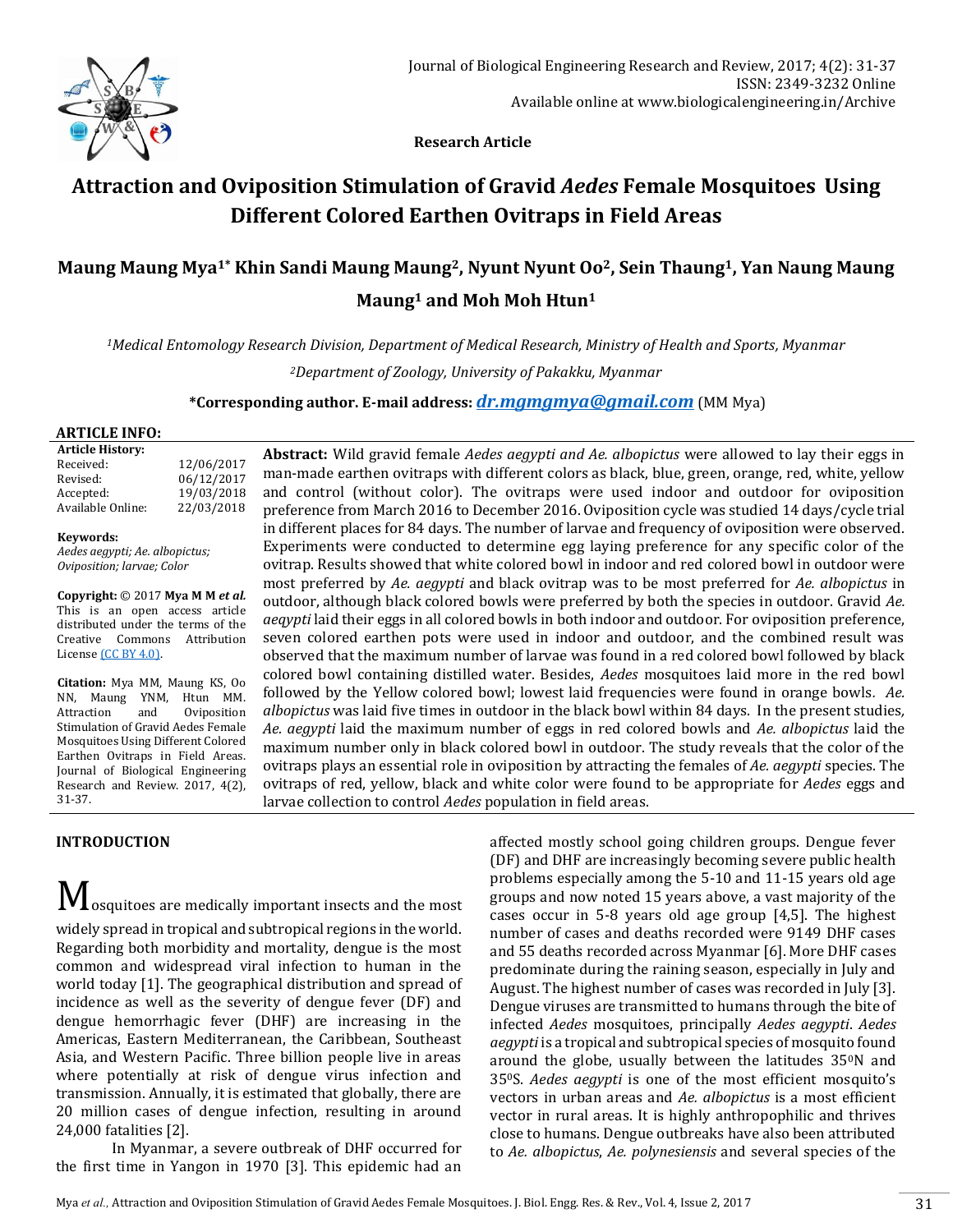*Aedes scutellaris* complex. Each of these species has its particular geographical distribution. So far, they have been less efficient epidemic vectors than *Ae. aegypti* [2]. Both *Ae. aegypti* and *Ae. albopictus* are found in Myanmar, Malaysia, Thailand, Indonesia, etc. through *Ae. aegypti* is not an indigenous species [3,7]. *Aedes aegypti*, is highly adapted household-container breeder [8]. Vision plays a principle role in adult mosquito biology, including location of hosts, food sources, mates, resting sites, and oviposition sites [9]. A large number of studies have examined the visual parameters of shape, size, contrast, light intensity, texture, and color attraction to host-seeking mosquitoes, while few studies have explored that which of these parameters are attractive to gravid adult females [10]. Most oviposition attraction studies seek to uncover specific colors generated from microbial agents that are responsible for attracting gravid females to a potential oviposition site; however, site selection is also dependent on tactile and visual cues with vision possibly as important as olfactory cues in site selection among some mosquito species [11].

Oviposition is an essential component of most mosquito-borne diseases [11]. A tremendous amount has been written concerning the oviposition of mosquitos including *Aedes* species [12,13]. Selection of oviposition sites by gravid female mosquitos is a crucial event for the survival of their eggs, larvae and their species. The presence of aquatic predators of mosquito eggs, larvae, or pupae is a risk that some species take into account before oviposition [14]. A large proportion of the studies have dealt with laboratory and field investigations of mosquito responses to the chemical and physical species of the oviposition site [15,16], but relatively few field studies have been attempted locally. Mosquitoes have preferential oviposition habits. Water collection, human activities, and behavior, planting ornamental plants around houses may potentially encourage the breeding of mosquitoes [17]. Ovitraps are being employed as a sensitive method in detecting the presence of *Ae. aegypti* [18]. They are considered more sensitive than larval surveys where the population density is low and larval surveys are largely unproductive [19-20]. Several improvements and modifications have been made to enhance the efficacy of ovitraps. Size, color, material, paddle, and oviposition attractant have been reported to be the important factors that influence the efficacy of the ovitrap [21]. In some areas, there is no water supply and timely water supply areas due to the shortage of water, the people tend to store water for a longer period in different color containers which support and enhance the mosquito breeding, and their color may play an important role in container choice among gravid females. Despite several research works on mosquitoes in Myanmar, very little is known of the degree to which the visual parameters of color and contrast influence oviposition site selection of either species. More information is needed to be required about their color preferences particularly on DHF vectors *Aedes* mosquitoes. Keeping in view this aspect, the present studies, have been planned and since different colored ovitraps have been considered to study the color preference of the gravid females of *Aedes* mosquitoes for the surveillance of *Aedes* mosquitoes, as an important surveillance tool, in public areas.

#### **MATERIALS AND METHODS**

#### **Study area**

Study was conducted in No. 2, 4 and 8 quarters of Pakokku Township, Magwe Region. These three quarters are the most significant large population in the Township. Primary schools and monastery schools are available in each quarter. About 5- 7 thousand population live in each quarter. There is no government water supply in all quarters. Most people used wells and tube wells water in their place. They store the water in water storage containers for general used. Therefore, *Aedes*  mosquito density is high in these areas. In the study areas most of the peoples are farmers, government staff, and teachers.

## **Study period**

Study period was conducted from January 2016 to February 2017 (One-year study).

## **Study procedure**

One set of ovitraps (Oneliter size eight earthen bowls: one bowl without colored for control and seven bowls were painted with seven different colors as yellow, green, red, blue, white, black and orange) was made individual set for six sets. These six sets man-made earthen container traps were filled with equal amounts (500ml) of distilled water, and one set of different colored container traps was placed indoor in the randomly selected house, and one set was placed outside in the garden of the houses. Another two sets (one indoor and one outdoor) were placed in another house which was far away 300 meters from starting place. Another two sets were placed indoor and outdoor as above procedure. All total of six sets (3sets indoor and three sets outdoor) were used for determination of species abundance and color preferences against oviposition preferences of mosquitoes in selected quarters of Pakokku Township. These traps were placed under shade at the 5cm interval between traps. The colors were set alphabetically as follows; black, blue, green, orange, red, white and yellow. The containers were observed daily for 14 days. On each observation day, all the vessels were carefully followed for the occurrence of mosquito larvae.

## **Sampling Procedure**

The content of each container was taken and poured into a clean and white empty bowl. The total number of the larvae were then counted and recorded. After scoring, a pipette was used to transfer all the instar larvae into a separate Petri dish containing some water. All the Petri dishes were carried to the laboratory for the species identification of larvae. The 1st and 2nd instars larvae were reared till they developed into the 3rd and 4th stage instar larvae. At the time larvae were put in 80% ethyl alcohol and allowed to die. Then the death larvae were identified under the magnification of 40x10 by compound Olympus microscope for proper species identification.

## **Species identification**

*Aedes* species identification was made according to different authors [22,23].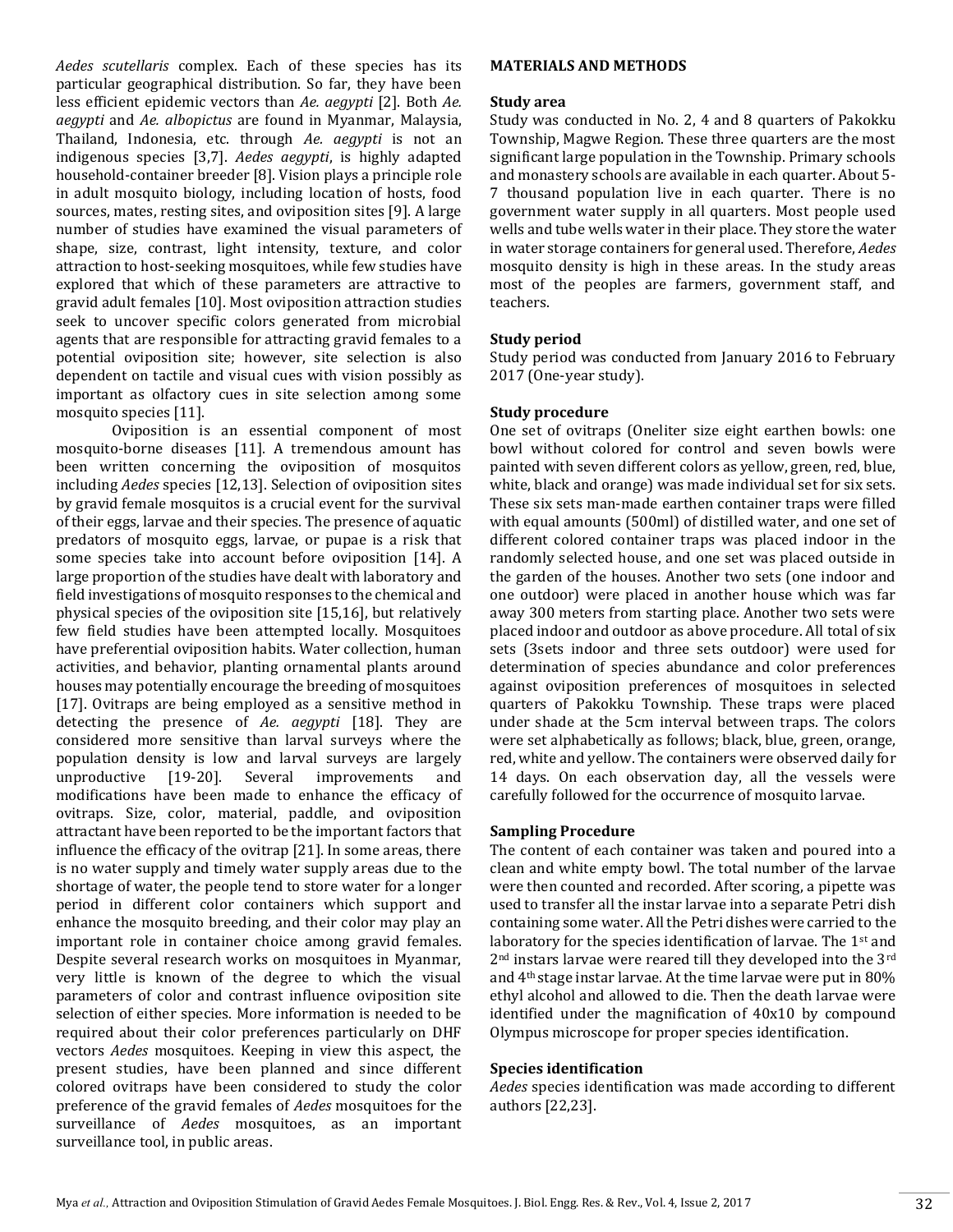#### **Statistical analysis**

Field and laboratory data were recorded in appropriate forms, and statistical analysis was conducted using Microsoft Excel software. Also, comparison of oviposition preference in different colors of positive traps between indoor and outdoor was also used to calculate by Microsoft Excel.

#### **RESULTS**

.

Table 1 shows, oviposition of *Aedes* mosquitoes in a different colored bowl in field areas. Within 84 days trial in indoor, the highest *Aedes* larvae were collected in white coloured bowl followed by Green and Red, Black, and Yellow coloured bowls respectively and lowest larvae were observed in Blue and Orange bowls in indoor. Within 84 days trial in outdoor, the

highest *Aedes* larvae were collected in the Red bowl followed by Black, Yellow and Blue bowls respectively. Lowest larvae were collected in the Orange, White and Green bowls respectively. In the comparison, *Aedes* mosquitoes oviposited in all different colored bowls of indoor and outdoor. Although the high numbers of larvae were collected in White, Red, Yellow, Green and Black bowls in indoor. In outdoor, the high numbers of larvae were collected in Red, Black, Yellow, Green, Blue and Orange colored bowls. When added the larvae from indoor and outdoor, the highest number of *Aedes* larvae were collected in Red bowl followed by Black bowl and lowest number was found in the Orange bowl. White, Yellow, Blue and Green bowls were found the moderate amount of larvae, respectively.

**Table 1: Comparison of the mean number of immature** *Aedes* **mosquitoes collected in different coloured earthen bowls in indoor and outdoor conditions**

| <b>Experimental place</b><br>(Oviposit places) | Days | White  | Red    | Yellow | <b>Blue</b> | Green  | <b>Orange</b> | <b>Black</b> | Control |
|------------------------------------------------|------|--------|--------|--------|-------------|--------|---------------|--------------|---------|
|                                                |      | 170    | 161    | 105    | 86          | 165    | 88            | 111          | 136     |
| Indoor houses                                  | 84   | ±16.5  | ±18.93 | ±13.86 | $\pm 0.58$  | ±11.15 | ±18.11        | ±11.52       | ±12.63  |
|                                                |      | 65     | 241    | 148    | 116         | 73     | 64            | 189          | 29      |
| Outdoor houses                                 | 84   | ±16.26 | ±16.26 | ±15.79 | ±12.03      | ±16.64 | ±7.08         | ±12.77       | ±7.77   |
| Total number of immature Aedes larvae          |      | 235    | 402    | 253    | 202         | 238    | 152           | 300          | 165     |
| collected within 84 days                       |      | ±16.38 | ±17.60 | ±14.83 | ±6.60       | ±13.90 | ±12.60        | ±12.15       | ±10.2   |

Table 2. Shows that the highest frequency of *Aedes*  mosquitoes oviposited (14 times) in White colored bowl followed by Green (12 times) and Red bowls (11 times) as well as the lowest frequency of oviposition was found in Orange bowl (4 times) in indoor. Although in outdoor condition, the highest oviposition frequency of *Aedes* mosquitoes was found in the Red bowl (12 times) followed by the Black (11 times) and Yellow bowls (10 times) as well as lowest oviposition frequency of *Aedes* mosquitoes was found to be 5 times in the Orange bowl.

When compared with indoor and outdoor oviposition frequency in different colored bows, the highest frequency

was found in the White colored bowl (14) and followed by the green colored bowl (12) in indoor. In a Red colored bowl of indoor was found slightly lower oviposition frequency than in outdoor and significantly higher in Black bowl of outdoor than in indoor.

When the combination of indoor and outdoor oviposition frequencies, the highest oviposition frequency was found 23 times in Red bowl followed by 20 times each in the White and Yellow bowl and lowest was found in the Orange and control Bowl ( $9\pm0.71$ times). The oviposition frequencies of Green, Black and Blue were seen 19, 18 and 14 times respectively

| <b>Experimental place</b><br>(Oviposit places) | Days  | White | Red        | Yellow | Blue         | Green      | <b>Orange</b> | <b>Black</b> | Control |
|------------------------------------------------|-------|-------|------------|--------|--------------|------------|---------------|--------------|---------|
| Indoor houses                                  | 84    | 14    | 11         | 10     | <sub>b</sub> | 12         | 4             |              | ⇁       |
| Outdoor houses                                 | 84    | 6     | 12         | 10     | 8            |            |               |              |         |
| Total frequency of immature Aedes larvae       | 20    | 23    | 20         | 14     | 19           |            | 18            | q            |         |
| collected within 84 days                       | ±5.66 | ±0.71 | $\pm 0.00$ | ±1.41  | ±3.54        | $\pm 0.71$ | ±2.83         | ±3.54        |         |

**Table 2: Comparison of the frequency of** *Aedes* **larvae collected in different coloured earthen bowls in indoor and outdoor conditions**

Table 3 shows that *Ae. aegypti* were found highly oviposit in both indoor and outdoor in all colored earthen bowls. Although *Ae. albopictus* was found to be oviposited only in the black colored bowl in outdoor; it was oviposited five frequencies in the black colored bowl within 84 days. Both *Ae. aegypti* and *Ae. albopictus* gravid females were oviposited together in black colored bowl in outdoor. Fig. 1

shows the highest number of *Ae. aegypti* larvae were collected in the red bowl in outdoor. The species of gravid *Aedes* female laid their eggs in all colored bowls in indoor and outdoor because the larvae were obtained in all colored bowls in both indoor and outdoor. *Aedes albopictus* was collected only from the black colored bowl in outdoor.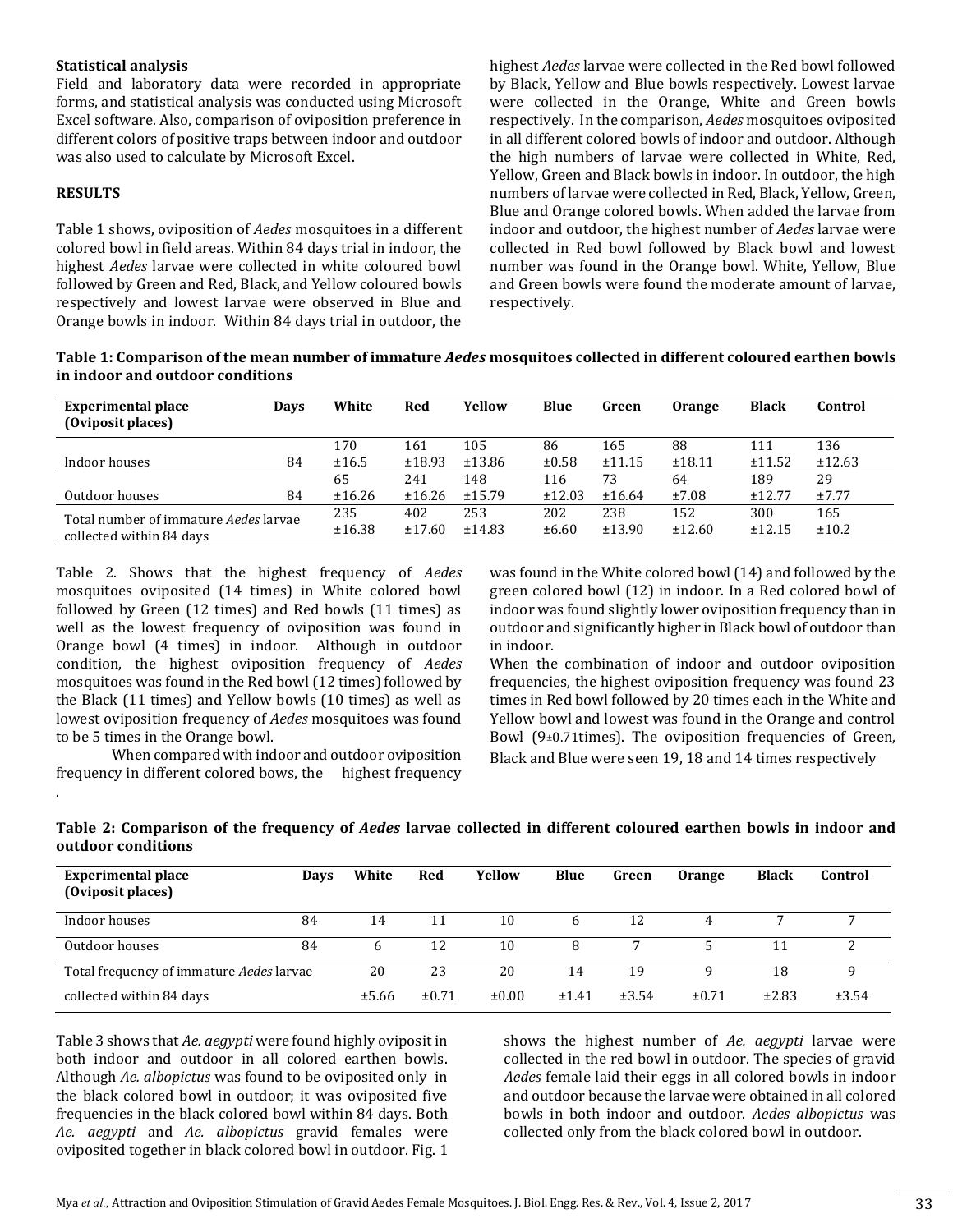| Colors  | Indoor    | Mosquitoes species |           |                |           | Outdoor   | Mosquitoes species |           |                  |                  |
|---------|-----------|--------------------|-----------|----------------|-----------|-----------|--------------------|-----------|------------------|------------------|
| larvae  |           | Ae.aegypti         |           | Ae. albopictus |           | larvae    | Ae.aegypti         |           | Ae. albopictus   |                  |
|         | collected | No. of             | No. of    | No. of         | No. of    | collected | No. of             | No. of    | No. of           | No. of           |
|         |           | larvae             | frequency | larvae         | frequency |           | larvae             | frequency | larvae           | <i>frequency</i> |
| White   | 170       | 170                | 14        | $\mathbf{0}$   | $\theta$  | 65        | 65                 | 6         | $\mathbf{0}$     |                  |
|         | ±16.5     | ±16.5              |           |                |           | ±16.26    | ±16.26             |           |                  |                  |
| Red     | 161       | 161                | 11        | $\mathbf{0}$   | $\Omega$  | 241       | 241                | 12        | $\boldsymbol{0}$ | $\Omega$         |
|         | ±18.93    | ±18.93             |           |                |           | ±16.26    | ±16.26             |           |                  |                  |
| Yellow  | 105       | 105                | 10        | $\mathbf{0}$   | $\bf{0}$  | 148       | 148                | 10        | $\boldsymbol{0}$ | 0                |
|         | ±13.86    | ±13.86             |           |                |           | ±15.79    | ±15.79             |           |                  |                  |
| Blue    | 86        | 86                 | 6         | $\mathbf{0}$   | $\Omega$  | 116       | 116                | 8         | $\theta$         | $\Omega$         |
|         | ±0.58     | ±0.58              |           |                |           | ±12.03    | ±12.03             |           |                  |                  |
| Green   | 165       | 165                | 12        | $\mathbf{0}$   | $\Omega$  | 73        | 73                 | 7         | $\boldsymbol{0}$ |                  |
|         | ±11.15    | ±11.15             |           |                |           | ±16.64    | ±16.64             |           |                  |                  |
| Orange  | 88        | 88                 | 4         | $\mathbf{0}$   | $\Omega$  | 64        | 64                 | 5         | $\boldsymbol{0}$ | $\Omega$         |
|         | ±18.11    | ±18.11             |           |                |           | ±7.08     | ±7.08              |           |                  |                  |
| Black   | 111       | 111                | 7         | $\theta$       | $\Omega$  | 189       | 94                 | 11        | 95               | 5                |
|         | ±11.52    | ±11.52             |           |                |           | ±12.77    | ±12.71             |           | ±10.88           |                  |
| Control | 136       | 136                | 7         | $\theta$       | $\Omega$  | 29        | 29                 | 2         | 0                | $\Omega$         |
|         | ±12.63    | ±12.63             |           |                |           | ±7.77     | ±7.77              |           |                  |                  |
| Total   | 1022      | 1022               | 71        | $\mathbf{0}$   | $\theta$  | 925       | 830                | 61        | 95               | 5.               |
|         | ±34.78    | ±34.78             | ±3.02     |                |           | ±72.41    | ±66.18             | ±3.34     | ±33.59           | ±1.76            |

**Table 3: Indoor, outdoor oviposition and oviposition frequencies of two different** *Aedes* **mosquitoes in diferent coloured bowls**

#### **DISCUSSION**

Selection of an oviposition site by the female mosquitoes is one of the most important behavioral components of their survival. A female mosquito chooses oviposition sites by a combination of visual and chemical cues. Ovipositing mosquitoes taste the water in a potential oviposition site to detect chemical cues [11]. Further, mosquitoes may also select oviposition sites based on the availability of larval food [24]. Usually, a female does not lay her entire batch of eggs in one location but instead distributes them in multiple waterfilled containers, a behavior called skip-oviposition [25]. Gravid *Aedes* females lay their eggs in water-filled containers. However, very few cases have been examined to explain the role of container shape and size in oviposition site selection. *Aedes* mosquitoes are usually day active mosquitoes and might be relying more on optical cues like the contrast between dark container openings for selection of resting and oviposition sites than night active mosquito species [26]. Further, *Aedes* mosquitoes breed in different types of household containers including different colored flower pots. Colton et al.,[25] reported that *Aedes* mosquitoes lay the maximum number of eggs on black ovistrips. Female mosquitoes usually avoid oviposition where interspecific competitors are present [24].

**Choice of Ovitrap Color for Oviposition**: Seven different colored ovitraps, namely, black, red, yellow, blue, green, orange and white, were chosen in the present experiment for the collection of larvae to determine the *Aedes* mosquitoes under study have the preference for any specific color of the ovitrap for egg laying. The investigation was undertaken both in outdoor (in light) and indoor (in the dark) intending to find out the *Aedes* mosquitoes can differentiate between different colors of ovitraps in outdoor and indoor conditions. It has

been observed that *Ae. aegypti* females laid a maximum number of eggs in the white colored ovitrap followed by green ovitrap and lowest number of eggs laid in blue ovitrap in indoor. The numbers of eggs laid on different colored ovitraps in decreasing order were white, green, red, black, yellow, orange and blue in indoor. Although in outdoor *Aedes* mosquitoes laid a maximum of eggs in red ovitrap followed by black ovitrap and lowest number of eggs laid in orange ovitrap. The numbers of eggs laid on different colored ovitraps in decreasing order were red, black, yellow, blue, green, white and orange in outdoor condition. Other researcher observed that *Ae. aegypti* females laid a maximum of  $426.67 \pm 25.66$  eggs in the ovitrap containing black ovistrip in the dark. The numbers of eggs laid in decreasing order of preference were red, yellow, green, and blue, while no eggs were laid in ovitraps containing white ovistrip [27]. Although present study found to be highest larvae in a white color painted bowl in indoor and highest larvae were observed in the red color painted bowl in outdoor.

Same researchers also mentioned that when the *Ae. aegypti* females were allowed to lay eggs in a lighted condition in ovitraps containing the above six different colored ovistrips, a maximum number of eggs  $(343.33 \pm 51.47)$  were collected in black ovitrap. The decreasing order of preference was red, green, yellow, blue, and white. A minimum of 36.67 ± 10.41 eggs was laid on white ovistrip. Although in the present study found to be female *Ae. aegypti* laid their eggs a maximum number in red ovitrap in outdoor and white ovitrap in indoor. Since *Ae. albopictus* was laid there eggs in high number only in black ovitrap in outdoor. Subrat et al., [27] observed that when the *Ae. albopictus* females were kept in cages containing ovitraps lined with the above six different colored ovistrips, a maximum of  $446.67 \pm 7.51$  eggs were collected from the black ovistrip and a minimum of  $35.00 \pm$ 15.39 was recovered from the blue ovistrip in the dark. No

Mya *et al.,* Attraction and Oviposition Stimulation of Gravid Aedes Female Mosquitoes. J. Biol. Engg. Res. & Rev., Vol. 4, Issue 2, 2017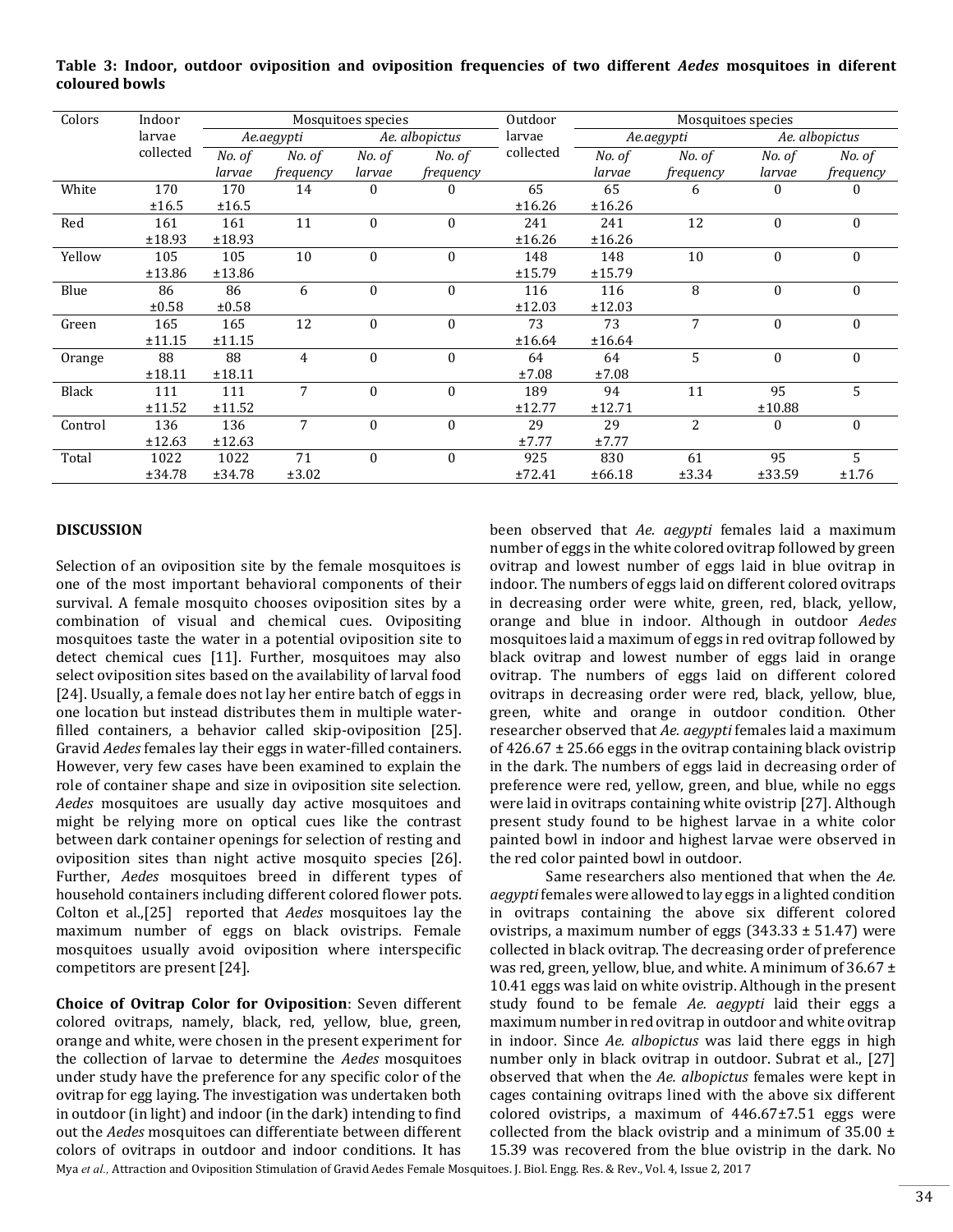eggs were laid by *Ae. albopictus* females in white ovistrip in darkness. Under light condition also the females of this species laid maximum numbers of eggs (328.33±2.89) in black ovistrip. This observation was agreed with the present study, *Ae. albopictus* larvae were observed only in black colored ovitrap in outdoor but not seen in white, red, yellow, green, blue and orange ovitrap in outdoor and also the larvae were absent in all colored ovitraps in indoor in dark condition.



**Fig.1. Mean number of** *Aedes* **larvae collected in different colour of ovitraps in indoor and outdoor condition**

Highest frequencies (14 times) of *Aedes* gravid female were oviposited in white colored ovitrap followed by green colored ovitraps and red ovitrap (11 times), and lowest breeding frequency was observed (4 times) in orange within 84 days trial in indoor. In outdoor condition, the highest frequencies (12 times) of *Aedes* gravid female were oviposited in red ovitrap followed by black ovitrap (11 times), and lowest breeding frequency was observed (5 times) in orange ovitrap. Although when combined indoor and outdoor the highest breeding frequency (23 times) was found in red ovitrap followed by the white and yellow trap (20 times each) and lowest frequency was observed (9 times) in orange and control ovitrap. The same result has been found by Kumawat et al., [28] in India, they revealed that red colored ovitraps have highest positivity (92.7%), followed by black and orange (91.7% each), green (76.3%) and transparent (45.8%).

Epidemiologically, gravid females are the most important component of the mosquito population and are targeted in mosquito control programmes in active surveillance of disease for the early detection of epidemic events. Field mosquitoes are also collected using the ovitrap technique, the cheapest and easiest method for collecting *Aedes* mosquitoes [29]. Fay and Perry [30] were first to use ovitraps for *Ae. aegypti* (Linn.) surveillance and Fay and Eliason demonstrated that the ovitrap was in some aspects superior to larval surveys [31]. Ovitraps were also shown to be useful sampling devices in determining *Ae. aegypti* distribution and seasonal population fluctuation [32]. Ovitraps are relatively easy to construct and are sensitive in detecting the presence of gravid females, even at low population densities, making them ideal for surveillance and control of vector species [33]. The studies have demonstrated the advantages in time and labor savings and increased sensitivity in using artificial oviposition devices as compared to various adult traps for surveillance of *Ae. aegypti*[32,33]. The addition of insecticides or insect growth regulators to the traps renders them lethal ovitraps [34] Behavioural choices of female mosquitoes are

clearly affected by color, either as a substrate or as light. Snow mentioned that *Ae. aegypti* were most sensitive to greenorange light (470–610 nm) and thus avoided those colors while seeking more cryptic oviposition sites [35]. Present study observed that high number of *Ae. aegypti* larvae were breed in the green colored bowl followed by the red bowl in indoor. Earlier studies have also exhibited that black containers are the most attractive colored targets for male [30] and female [36] mosquitoes. Similarly, in present studies in outdoor also found that black ovitraps are more attractive to *Ae. albopictus* mosquitoes. Another study in Malaysia, gravid *Ae. albopictus* in rural habitats oviposited more in red and black ovitraps than in blue, yellow, green, white, and plain (unpainted) ovitraps [37]. In the present study, gravid female *Ae. albopictus* laid only in the black colored bowl in outdoor. A laboratory studies, gravid females of *Ae. albopictus* laid significantly more eggs in black, red, and blue ovitraps than in green, yellow, white, or clear (unpainted glass) ovitraps [37], which correlated well with findings of Snow's [35] for color preferences of gravid *Ae. aegypti*. Another researcher also reported the preference for dark colored glass jars, especially black, blue, and red ones over light colored jars by *Ae. albopictus* mosquitoes during their study [37]. Hoel et al., [38] tested five choices of colors against *Ae. albopictus* in Florida and based on the mean eggs collected, the choices of colors were black > blue > checkered > orange > striped and white. Like our studies, they also found the preference of black color more than the other competing colors and also observed the positive response of gravid *Ae. albopictus* to black and orange targets and concluded that orange is perceived as an attractive stimulus. Different researchers demonstrated that orange lighted targets attract host seeking *Ae. albopictus* and also reported that *Ae. aegypti* can detect orange light based on the electroretinographic examination and also revealed spectral sensitivity ranging from UV to orange colored light. [39].

## **CONCLUSIONS**

In conclusion, the female mosquito of *Ae. aegypti* species laid the maximum number of eggs in the white colored bowl and minimum in the blue colored bowl in indoor and maximum in red colored bowl and minimum in the orange colored bowl in outdoor. *Aedes albopictus* species laid only in the black colored bowl in maximum number in outdoor. *Aedes albopictus* larvae were lacked in all colored bowl and control bowl in indoor and outdoor except black colored pot in outdoor. The black color is most attractant color for *Ae. albopictus* gravid female and red and white color are the most attractant color for *Ae. aegypti* in outdoor and indoor. Although both *Ae. aegypti* and *Ae. albopictus* gravid females were oviposited together only in black colored bowl in outdoor. They usually preferred to lay eggs in ovitraps containing distilled water only. Further, when combined indoor and outdoor, *Aedes* females put more number of eggs in decreasing order showed red>black>yellow>green> >white>blue>orange and control ovitraps. Usually *Ae. albopictus* mosquitoes avoided all colored of containers for oviposition but preferred black color ovistrip for laying eggs. All colored bowls were favorable for the oviposition for *Ae. aegypti*. Further study of control tools and strategies could be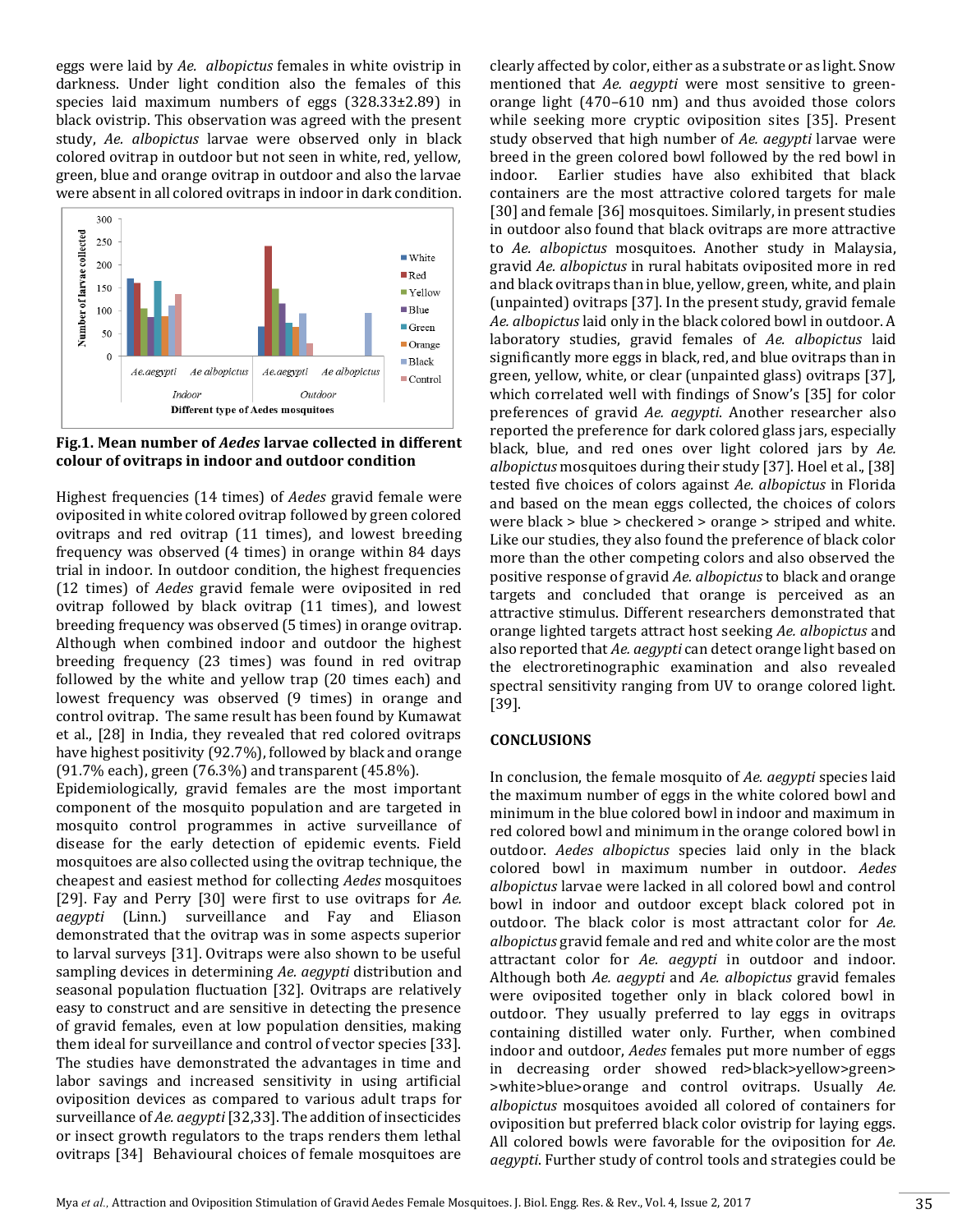possible to design and develop suitable colored ovitrap for the control of *Aedes* mosquito vectors.

## **ACKNOWLEDGMENT: None**

## **CONFLICTS OF INTEREST**

The authors have reported no conflict of interest.

## **REFERENCES**

- 1. Gubler DJ, Clark GG. Dengue/dengue hemorrhagic fever: the emergence of a global health problem. Emerg Infect Dis 1995; 1: 55–7.
- 2. WHO 2012. Global Strategy for dengue prevention and control, 2012–2020. World Health Organization, Geneva, Switzerland, 2012. Available at http://apps.who.int/iris/bitstre am/10665/75303 /1/9789241504034\_eng.pdf.
- 3. Ohn Khin. Epidemiological situation of dengue hemorrhagic fever in Rangoon Burma. Dengue News WHO SEARO and Western Pacific Region 1985.
- 4. Chusak Prasittsuk AG. Andjaparidze & Vijay Kumar. Current status of Dengue / Dengue Haemorrhagic fever in WHO Southeast Asia Region. Dengue Bulletin, 1998; 22: 1-10.
- 5. Hlaing Myat Thu. Virology report in Annual Report of Department of Medical Research Lower Myanmar. DMRLM Annual Report, 2009.
- 6. Vector Borne Diseases Control. Annual report. VBDC 2007.
- 7. Rudnick A,. Studies of the ecology of dengue in Malaysia: a preliminary report. Journal of Medical Entomology, 1965; 2: 203-208.
- 8. Maung Maung Mya, Nan Than Than Kyi, Nyunt Nyunt Oo, Myint Myint Kyi and Yan Naung Maung Maung. Occurrence of Aedes larvae in water storage containers in two areas of Hpa-an Township, Kayin State. Myanmar Health Sciences Research Journal 2016; 28(3):164-170.
- 9. Allan SA, Day JF, Edman JD. Visual ecology of biting flies. Annu Rev Entomol 1987; 32: 297–316.
- 10. Hawley WA. The biology of Aedes albopictus. J Am Mosq Control Assoc 1988; 4(1): 1–40.
- 11. Bentley MD, Day JF. Chemical ecology and behavioral aspects of mosquito oviposition. Ann Rev Entomol 1989; 34: 401–21.
- 12. Angerilli NPD. Influences of extraction of freshwater vegetation on the survival and oviposition by *Aedes aegypti* (Diptera: Culicidae). Can. Entomol.1980; 112: 1249-1252.
- 13. Bailey, D. L., Kaiser P. E., and Lowe R. E.. Population densities of *Anopheles albimanus* adults and larvae inside and outside cotton-growing areas of El Salvador. Mosq. News 1981; 41: 151-154.
- 14. Ritchie SA, C Laidlaw-Bell. Do fish repel oviposition by Aedes taeniorhychus. J. Am. Mosquito Contr 1994; 10: 380- 384.
- 15. Kitron U. D., Webb D. W. and Novak R. J. Oviposition behavior of *Aedes triseriatus* (Diptera: Culicidae): prevalence, intensity, and aggregation of eggs in oviposition traps. Journal of Medical Entomology 1989; 26(5): 462–467.
- 16. Allan, S. A., and Kline, D. L. Evaluation of organic infusions and synthetic compounds mediating oviposition in *Aedes albopictus* and *Aedes aegypti* (Diptera: Culicidae). J. Chem. Ecol 1995; 21:1847–1860.
- 17. Horsfall, R.W. Mosquitoes their Bionomics and relation to disease. Facsmile edition. Hafner Publishing Company; Inc. New York 1972; 95-572.
- 18. 18 Rawlins SC, Martinez R, Wiltshire S, Legall G. A comparison of surveillance systems for the dengue vectors of *Aedes aegypti* in Port of Spain, Trinidad. J Am Mosq Control Assoc 1998; 14: 131–136.
- 19. Furlow BM, Young WW. Larval surveys compared to ovitrap surveys for determining *Aedes aegypti* and Aedes triseriatus. Mosq News 1970; 30: 468–70.
- 20. Chadee DD, Corbett PS. A night-time role of the oviposition site of the mosquito *Aedes aegypti* (L.) (Diptera: Culicidae). Ann Trop Med Parasitol 1990; 84: 429–33.
- 21. Kloter KO, Bowman DD, Carroll MK. Evaluation of some ovitrap materials used for *Aedes aegypti* surveillance. Mosq News 1983; 43: 438–41.
- 22. Rampa R., and Prachong P., (1994) Illustrated keys to the medically important mosquitos of Thailand, Southeast Asian Journal of Tropical Medicine and Public Health 1994; 25(1): 1-66.
- 23. WHO (1996) Report of WHO informal consultation on the evaluation and testing insecticides. CTD/WHO PES/IC/96. 1996; 1: 69.
- 24. Blaustein L. and Kotler B. P. Oviposition habitat selection by the mosquito, *Culiseta longiareolata*: effects of conspecifics, food, and green toad tadpoles. Ecological Entomology 1993; 18(2):104–108.
- 25. Colton Y. M., Chadee D. D. and Severson D.W. Natural "skip oviposition" of the mosquito *Aedes aegypti* as evidenced by codominant genetic markers. Medical and Veterinary Entomology 2003, 17(2):195–201.
- 26. Wallis R. C. A study of the oviposition activity of three species of *Anopheles* in the laboratory. American Journal Medicine 1955. 4: 557–563,.
- 27. Subrat K. Panigrahi, Tapan K. Barik, SatyabrataMohanty, and Niraj Kanti Tripathy. Laboratory Evaluation of Oviposition Behavior of Field Collected Aedes Mosquitoes. Journal of Insects 2014; Article ID 207489, 8 pages
- 28. Kumawat R, Karam V. Singh, S.K. Bansal, & Himmat Singh. Use of different coloured ovitraps in the surveillance of *Aedes* mosquitoes in an arid-urban area of western Rajasthan, India. J Vector Borne Dis 2014; 51: 320–326
- 29. Yap HH. Distribution of *Aedes aegypti* (Linneaus) and Aedes albopictus (Skuse) in small towns and villages of Penang Island, Malaysia—An ovitrap survey. Southeast Asian J Trop Med Public Health 1975; 6(4): 519–24.
- 30. Fay RW, Perry AS. Laboratory studies of ovipositional preferences of *Aedes aegypti*. Mosq News 1965; 25: 276– 81.
- 31. Fay RW, Eliason DA. A preferred oviposition site as a surveillance method for *Aedes aegypti*. Mosq News 1996.
- 32. Jakob, W. L. and G. A. Bevier. Application of ovitraps in the U.S. *Aedes aegypti* eradication program. Mosq News 1969; 29:55–62.